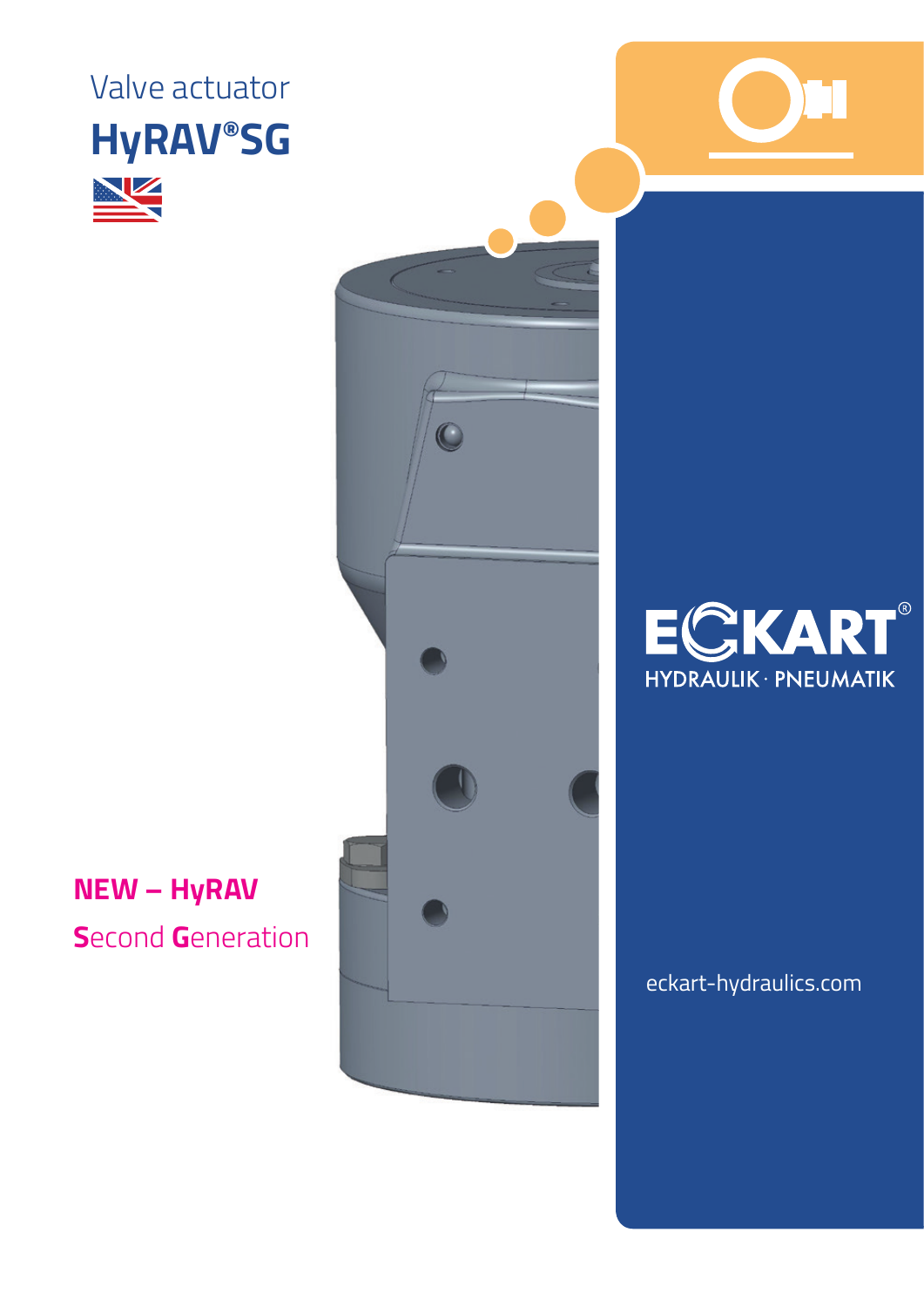

### Valve actuator **HyRAV®SG**

# **The compact solution**

The hydraulic valve actuators HyRAV of Eckart, form a full series of double-acting actuators or spring return actuators according to the principle of helical gears.

**The hydraulic valve actuators HyRAV of Eckart, form a full series of doubleacting actuators or spring return actuators according to the principle of helical gears.**

**The compact and concentric design of the valve has proven to be excellent in practice and provides the customer with space savings as well as reliability.**

#### Technical data (standard – others on request)

| Valve actuator type                  | helical gear - double acting or<br>single acting (spring return)                                             |
|--------------------------------------|--------------------------------------------------------------------------------------------------------------|
| max. allowable operating pressure    | 210 har                                                                                                      |
| min. operating pressure required     | 5 bis 10 bar                                                                                                 |
| Angle of rotation                    | Quarter turn / 90°                                                                                           |
| ositioning accuracy                  | < 0,5° of full scale                                                                                         |
| Medium                               | recommended: mineral oil of group<br><b>HLP/DIN 51524</b>                                                    |
| Ambient temperature                  | $-25^\circ$ C bis + 70 $^\circ$ C                                                                            |
| Protection class                     | <b>IP65</b>                                                                                                  |
| Valve attachment flange              | <b>EN ISO 5211</b>                                                                                           |
| Lifetime                             | double acting: > 100.000 operations<br>single acting (fail safe): dependent<br>on the desired spring package |
| Duty rating                          | $S1 - 100%$                                                                                                  |
| Operating time range OPEN/CLOSE      | 0,5 sek. bis 200 sek.                                                                                        |
| max. time range Fail Safe OPEN/CLOSE | till 0,2 sec. (dependend on the                                                                              |
|                                      | valve actuator size)                                                                                         |
| Certificates/approvals               | ATEX, SIL2, further in processing/                                                                           |
| planning                             |                                                                                                              |
| <b>Materials</b>                     | Steel, GGG                                                                                                   |
| Seals                                | PU / NBR                                                                                                     |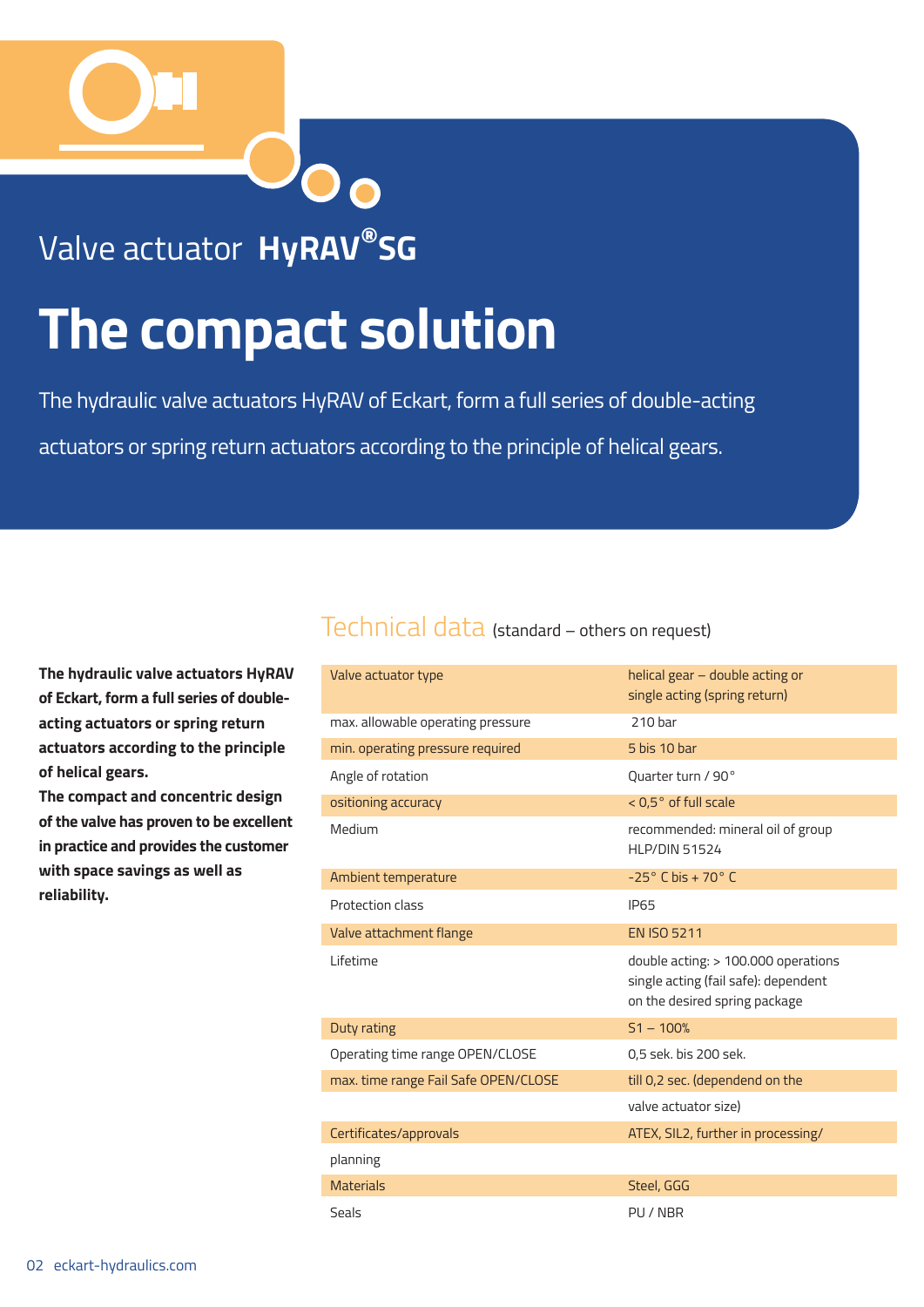#### **HyRAV®SG**+ single acting







- Suitable for on/off, control and failsafe operation
- High repeat accurancy and very simple control of the flow rates
- Robust against extreme environmental conditions
- Small dimensions, slim and compact style
- By concentric design are no radial forces transmitted to the valve
- Easy installation and adjustment to each valve
- Maintenance free, no lubrication required

#### Type overview

| <b>HyRAV</b><br><b>Type</b> | <b>Valve attachment flange</b><br><b>EN ISO 5211</b> |               | Valve attachment<br>flange<br><b>EN ISO 5211</b> | <b>Hollow shaft</b><br>with feather keys | <b>Hollow shaft</b><br>with square | weight<br>double<br>acting |
|-----------------------------|------------------------------------------------------|---------------|--------------------------------------------------|------------------------------------------|------------------------------------|----------------------------|
|                             | Standard                                             | Torque [Nm] * |                                                  | [mm]                                     | [mm]                               | [kg]                       |
| SG 250                      | F <sub>0</sub> 7                                     | 250           | $F05 - F07 - F10$                                | max. Ø 25 H9                             | max. $\Diamond$ 24 H11             | 10                         |
| SG 500                      | F <sub>10</sub>                                      | 500           | $F07 - F10 - F12$                                | max. Ø 35 H9                             | max. $\Diamond$ 30 H11             | 17                         |
| SG 1000                     | F <sub>12</sub>                                      | 1000          | $F10 - F12 - F14$                                | max. Ø 42 H9                             | max. 0 36 H11                      | 28                         |
| SG 2000                     | F <sub>14</sub>                                      | 2000          | $F12 - F14 - F16$                                | max. Ø 56 H9                             | max. $\Diamond$ 50 H11             | 42                         |